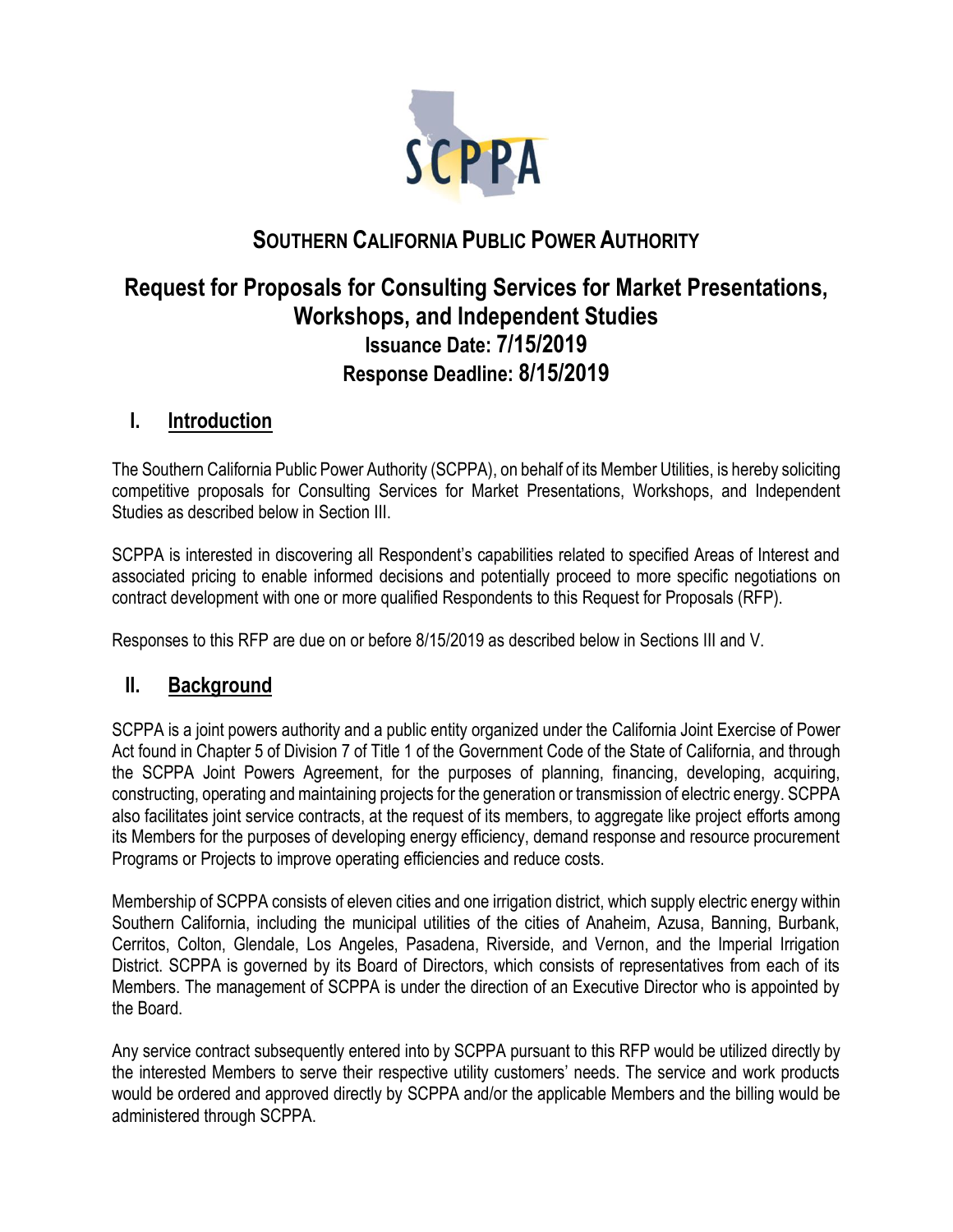## **III. Areas of Interest**

SCPPA Members have expressed interest in Consultants to provide SCPPA members with quarterly market presentations/ad hoc workshops/independent studies in discussing California power and fuel market conditions, renewable energy issues, regulatory issues, and other issues relevant to Client's resource planning and renewable resource procurement decisions. Presentations will be held at SCPPA's office and schedule in accordance to the Resource Planning Working Group meeting. For customized presentations, topics will be issued to Consultants 4 weeks in advance of the scheduled meeting to allow adequate preparation for the meeting.

To achieve this, SCPPA is seeking proposals from qualified firms who can provide their expertise and insights to these quarterly presentations/ ad hoc workshops/ independent studies. In addition, there may be more than 3-4 presentation including Q&A from members for each quarterly meeting. Below, are some sample topics for the presentations. SCPPA may select more than one successful Respondent.

#### **Sample Topics for Quarterly Presentations/Ad hoc Workshops/ Independent Studies:**

#### 1. **Renewables Issues & Topics**

- SB 100
- Solar + Storage vs Geothermal
- Future bills/ mandates
- Offshore Wind, Floating Solar, Biowaste, etc.

#### 2. **Storage**

- Pump Hydro Storage
- Compressed Energy Storage
- Kinetic flywheel
- Other Battery storage besides Lithium Ion

#### 3. **Future Market**

- Energy Imbalance Market
- Balancing Authority expansion
- Grid Regionalization
- Block Chain
- Smart Cities
- Distributed Energy Resources

#### 4. **Regulation**

- Wildfire Mitigation
- Future Biomass Procurement
- Geothermal
- SF 6 phase out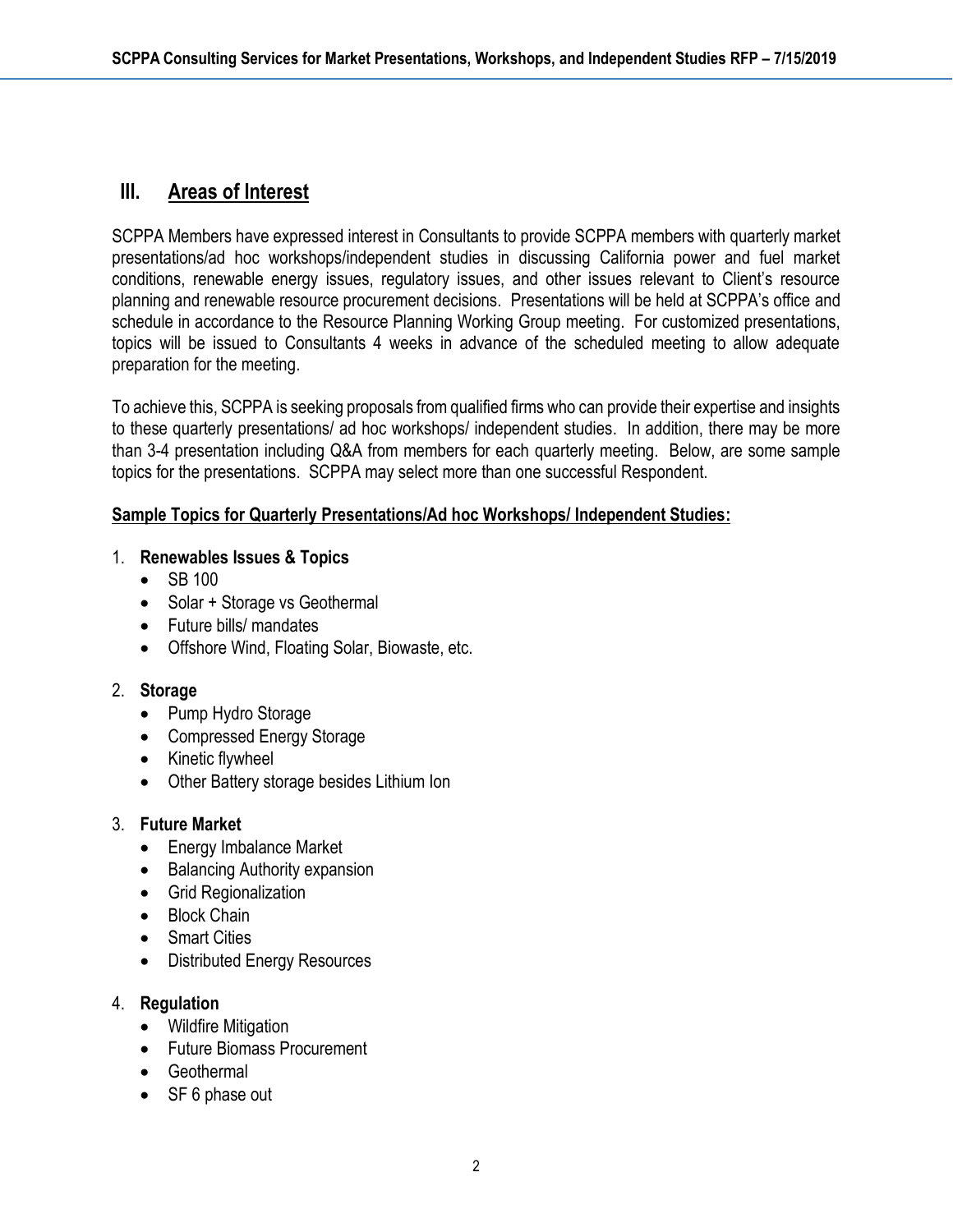## **Timeline / Schedule\***

| SCPPA RFP for Consulting Services for Market Presentations, Workshops, and Independent<br><b>Studies Selection Process</b> |                       |
|----------------------------------------------------------------------------------------------------------------------------|-----------------------|
| <b>Schedule of Requirements</b>                                                                                            | <b>Target Date(s)</b> |
| <b>Issue RFP</b>                                                                                                           | 7/15/2019             |
| <b>Question Cutoff Date</b>                                                                                                | 7/31/2019             |
| Responses Due                                                                                                              | 8/15/2019             |
| Review of Responses                                                                                                        | 8/19-8/23             |
| Interviews (if necessary)                                                                                                  | TBD                   |
| Selection of Respondent(s)                                                                                                 | 8/26/2019             |

**\***Timeline/Schedule is subject to change.

## **IV. Proposal Submission Required Elements**

#### **1. Transmittal Letter Content:**

- a. A brief statement of the Respondent's understanding of the work to be done and commitment to perform the work as scheduled, including:
	- i) statement of work specifications; and
	- ii) reference to any proposed contractual terms and conditions required by the Respondent; and
	- iii) a summary of exceptions taken to the RFP requirements; and
	- iv) any and all expectations from SCPPA including, but not limited to: requirements definitions, strategy refinement, and staffing requirements to support the proposed project or program implementation.
- b. An officer authorized to bind must sign the proposal on behalf of the Respondent and must include the following declarations on the transmittal letter:

"This proposal is genuine, and not sham or collusive, nor made in the interest or in behalf of any person not herein named; the Respondent has not directly or indirectly induced or solicited any other Respondent to put in a sham bid, or any other person, firm or corporation to refrain from submitting a proposal; and the Respondent has not in any manner sought by collusion to secure for themselves an advantage over any other Respondent."

- **2. Respondent Information**: Provide legal name of Company or Individual, physical street address, the name(s) and title(s) of the individual(s) authorized to represent the Respondent, including telephone number(s) and email address(es).
- **3. Proposal:** Proposals must include a description of the proposed project or program, how it meets (or does not meet) each of the objectives of this RFP, and a detailed description addressing all of the Areas of Interest. Respondents may also include additional services, products, tasks, task elements and/or functions that may not be part of or included in the RFP, but are deemed by the Respondent to be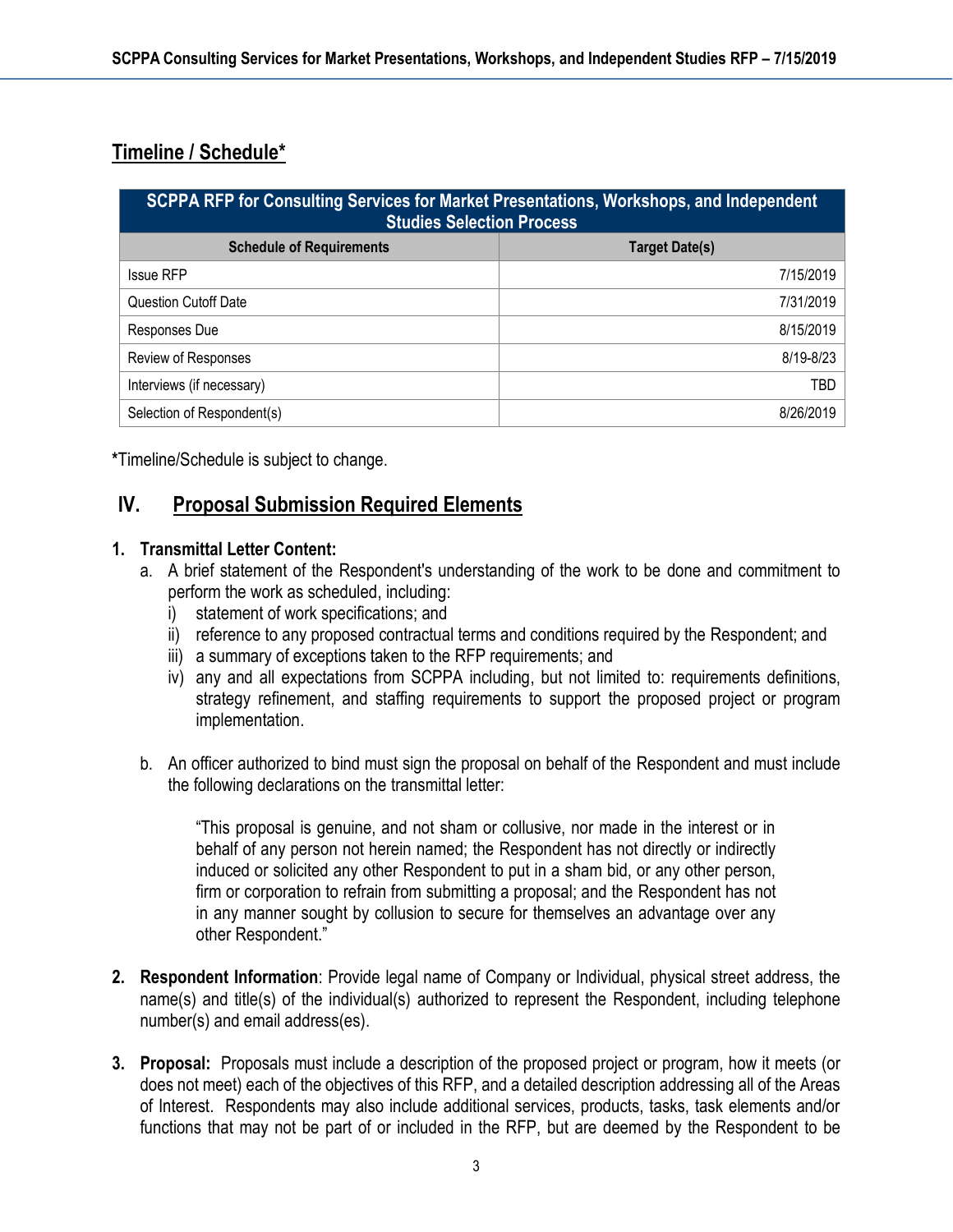pertinent and potentially valuable to SCPPA or its Members. SCPPA will have full discretionary authority to consider, accept and/or reject without cause such supplemental information that is not directly requested, included in or made part of the RFP.

- **4. Fees:** Pricing in all Proposals should be made based on good faith estimates of the requirements defined in this RFP. Please include all necessary details of specific examples or estimates of the fees, labor rates and service charges. Describe how the fees, rates or charges will be determined. Respondents shall also be prepared to provide a breakdown of the applicable overheads and fringe benefit costs that are part of any labor rates and other direct costs associated with the services to be performed.
- **5. Experience:** Respondent shall clearly identify project participants and management team, including:
	- a. Describe your firm's experience as may be applicable to this RFP, your organizational structure, management qualifications, and other contract related qualifications, including number of years firm has been in business.
	- b. Specify key employees and describe their qualifications, experience and duties related to this RFP, including the office location(s) where work will be performed, in addition to the physical street address referenced above.
	- c. Provide a commitment statement for the retention and use of key employees as proposed, their availability to initiate and sustain the proposal, as well as planned supplemental employees if key personnel are not available to assure project delivery.
	- d. State whether Respondent will use subcontractors to perform services pursuant to the contract. Should the use of subcontractors be offered, the Respondent shall provide the same assurances of competence for the subcontractor, plus the demonstrated ability to manage and supervise the subcontracted work. Subcontractors shall not be allowed to further subcontract with others for work. The provisions of any contract resulting from this RFP shall apply to all subcontractors in the same manner as to the Respondent.
	- e. Respondent shall indicate any and all pending litigation that could affect the viability of Respondent's proposal, continuance of existing contracts, operation or financial stability.

#### **6. References:**

- a. Describe whether the Respondent has, within the last five (5) years, rendered any service to SCPPA or to any of SCPPA's Members, either as a contractor or subcontractor, either under the current Respondent's name or any other name or organization. If so, please provide details (status as prime or subcontractor, brief description of the contract, contract start and end date, the contract administrator name, and total actual contract expenditures).
- b. If the Respondent has not rendered any service within the last five (5) years to SCPPA or to any of SCPPA's Members, then please provide references over that period with the details described above including the counterparty for which services were provided.
- c. Identify existing related or relevant projects or programs which Respondent developed and/or operates that would demonstrate Respondent's capabilities in this area.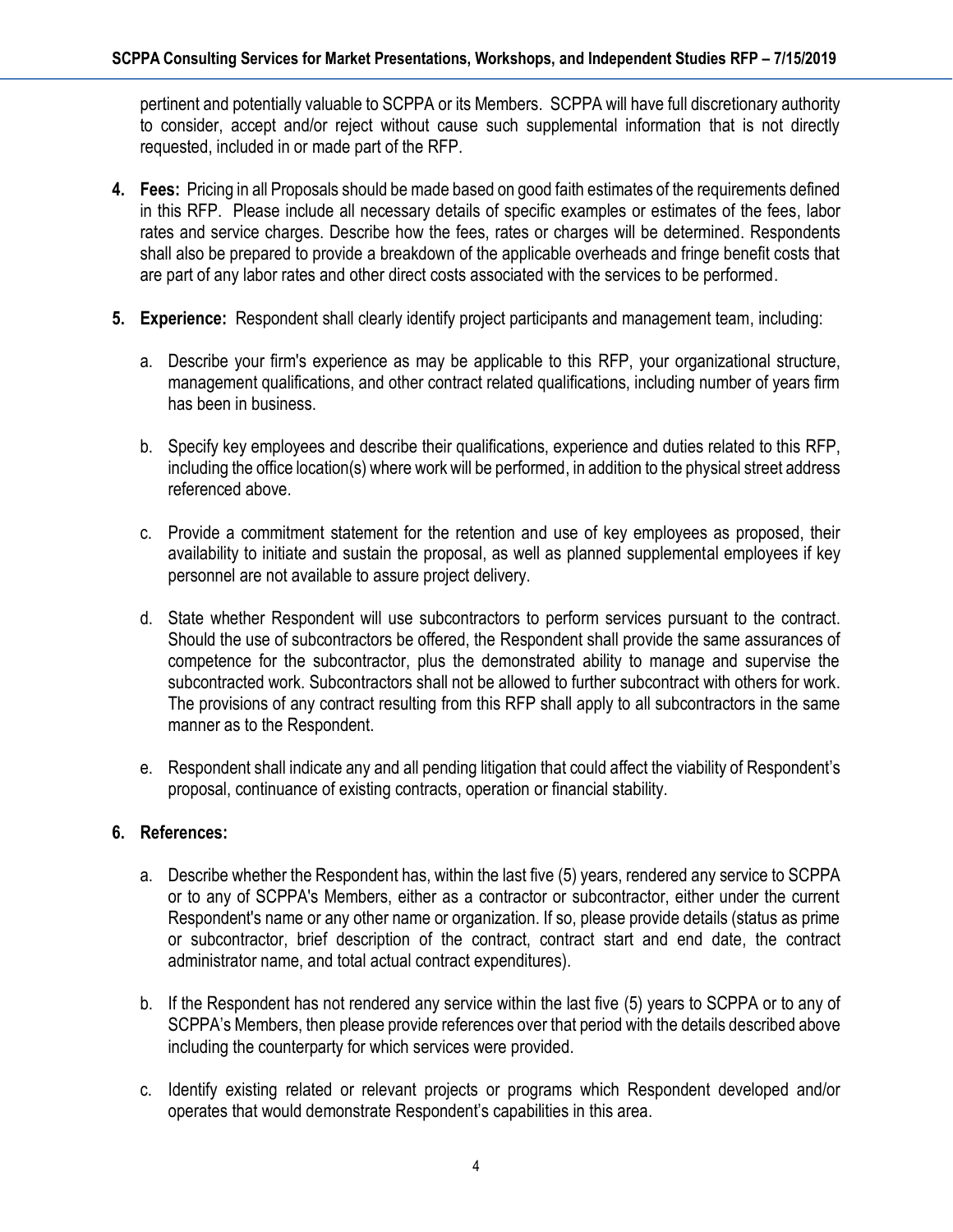d. Describe relevant program development and implementation experience, approach, and provide a list of references for similar projects completed.

### **V. Proposal Submission Delivery Requirements**

One (1) electronic copy of your proposal must be emailed to ConsultingServicesRFP@scppa.org or delivered on a CD or USB flash drive to the address below by no later than the 4:00 pm PST on 8/15/2019.

> Southern California Public Power Authority Attention: Consulting Services for Market Presentations, Workshops, and Independent Studies RFP 1160 Nicole Court Glendora, California 91740

No contact should be made with the Board of Directors, committees or working group representatives, or SCPPA Members concerning this RFP.

All information received by SCPPA in response to this RFP is subject to the California Public Records Act and may be subject to the California Brown Act and all submissions may be subject to review in the event of an audit.

### **VI. Terms and Conditions**

- 1. SCPPA reserves the right to cancel this RFP at any time, reject any and all proposals and to waive irregularities.
- 2. SCPPA shall determine at its sole discretion the value of any and/or all proposals including price and non-price attributes.
- 3. Proposals may be sub-divided or combined with other proposals, at SCPPA's sole discretion.
- 4. SCPPA shall perform an initial screening evaluation to identify and eliminate any proposals that are, for example, not responsive to the RFP, do not meet the minimum requirements set forth in the RFP, are not economically competitive with other proposals, or are submitted by Respondents that lack appropriate creditworthiness, sufficient financial resources, or qualifications to provide dependable and reliable services for this RFP.
- 5. SCPPA reserves the right to submit follow up questions or inquiries to request clarification of information submitted and to request additional information from any one or more of the Respondents.
- 6. SCPPA reserves the right, without qualification and in its sole discretion, to accept or reject any or all proposals for any reason without explanation to the Respondent, or to make any award to that Respondent, who, in the opinion of SCPPA, will provide the most value to SCPPA and its Members.
- 7. SCPPA may decline to enter into any potential engagement agreement or contract with any Respondent, terminate negotiations with any Respondent, or to abandon the request for proposal process in its entirety.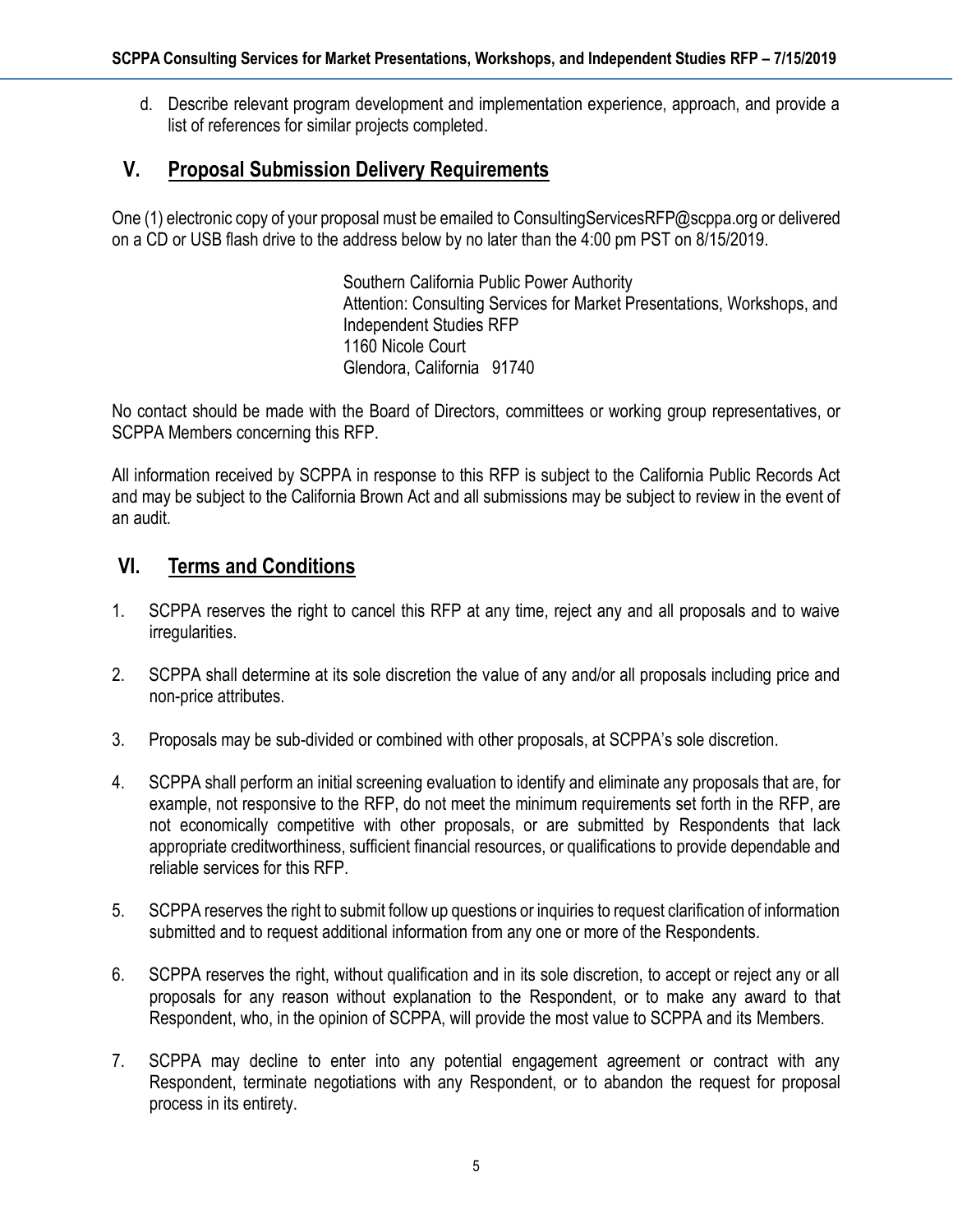- 8. SCPPA reserves the right to make an award, at its sole discretion, irrespective of price or technical ability, if SCPPA determines that to do so would result in the greatest value to SCPPA and its Members.
- 9. Those Respondents who submit proposals agree to do so without legal recourse against SCPPA, its Members, their directors, officers, employees and agents for rejection of their proposal(s) or for failure to execute or act on their proposal for any reason.
- 10. SCPPA shall not be liable to any Respondent or party in law or equity for any reason whatsoever for any acts or omissions arising out of or in connection with this RFP.
- 11. SCPPA shall not be liable for any costs incurred by any Respondents in preparing any information for submission in connection with this RFP process or any and all costs resulting from responding to this RFP. Any and all such costs whatsoever shall remain the sole responsibility of the Respondent.
- 12. SCPPA may require certain performance assurances from Respondents prior to entering into negotiations for work that may result from this RFP. Such assurances may potentially include a requirement that Respondents provide some form of performance security.
- 13. Prior to contract award, the successful Respondent shall supply a detailed breakdown of the applicable overheads and fringe benefit costs that are part of the labor rates and other direct costs associated with the services to be performed.
- 14. SCPPA Members, either collectively or individually may contact Respondents to discuss or enter into negotiations regarding a proposal. SCPPA is not responsible or liable for individual Members interactions with the Respondent which are not entirely conducted through SCPPA or at SCPPA's option or election to engage the Respondent as defined within the RFP.
- 15. Submission of a Proposal constitutes acknowledgement that the Respondent has read and agrees to be bound by the terms and specifications of this RFP and any addenda subsequently issued by SCPPA.
- 16. Information in this RFP is accurate to the best of SCPPA's and its Members' knowledge but is not guaranteed to be correct. Respondents are expected to complete all of their due diligence activities prior to entering into any final contract negotiations with SCPPA.
- 17. SCPPA reserves the right to reject any Proposal for any reason without cause. SCPPA reserves the right to enter into relationships with more than one Respondent, can choose not to proceed with any Respondent with respect to one or more categories of services, and can choose to suspend this RFP or to issue a new RFP that would supersede and replace this RFP.

## **VII. Additional Requirements for Proposal**

**1. Consideration of Responses:** Submitted proposals should be prepared simply and economically, without the inclusion of unnecessary promotional materials. Proposals should be submitted on recycled paper that has a minimum of thirty percent (30%) post-consumer recycled content and duplex copied (double-sided pages) where possible.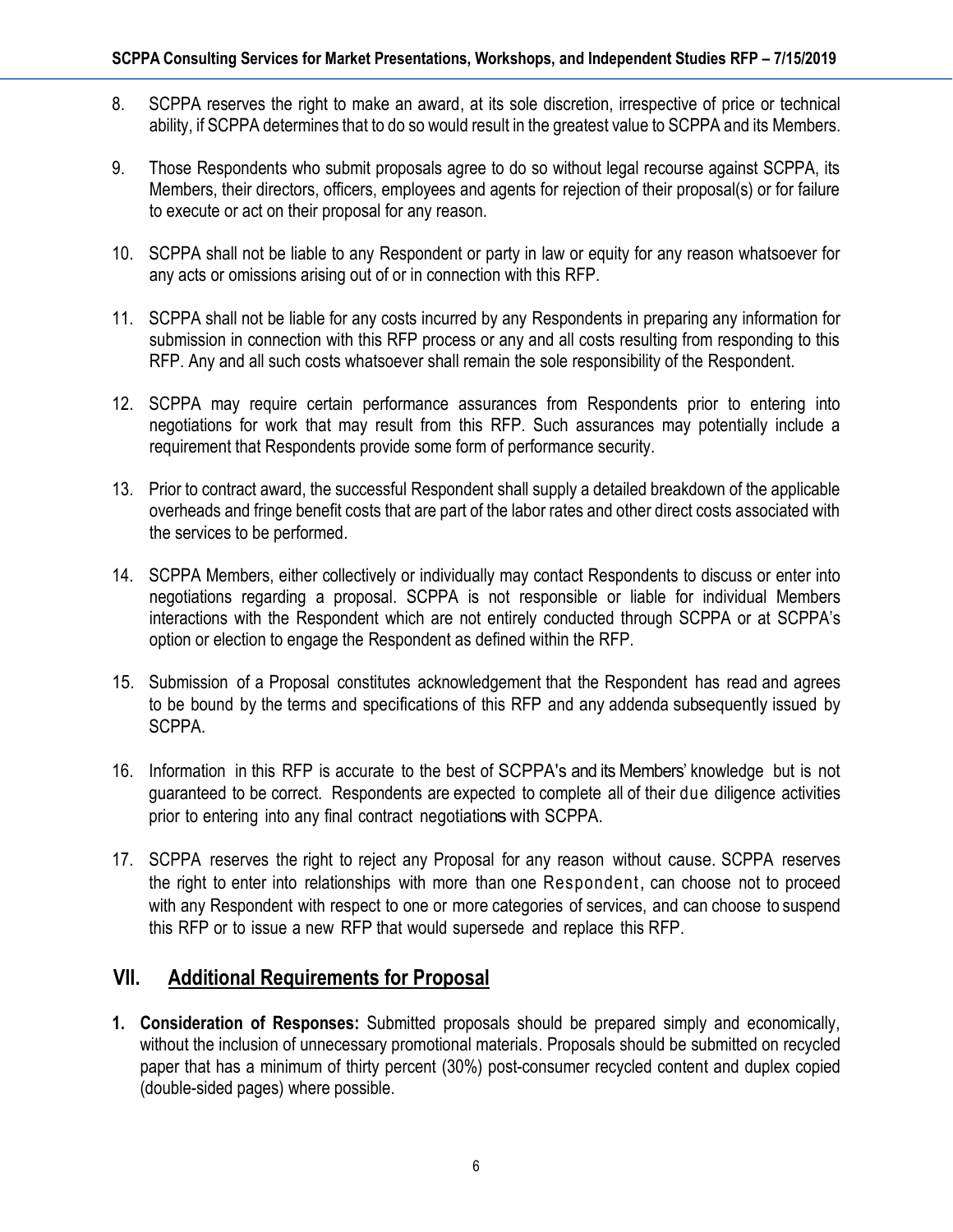- **2. Insurance, Licensing, or other Certification:** If selected, the Respondent will be required to maintain sufficient insurance, licenses, or other required certifications for the type of work being performed. SCPPA or its Members may require specific insurance coverage to be established and maintained during the course of work and as a condition of award or continuation of contract.
- **3. Non-Discrimination/Equal Employment Practices/Affirmative Action Plan:** If selected, the Respondent and each of its known subcontractors may be required to complete and file an acceptable Affirmative Action Plan. The Affirmative Action Plan may be set forth in the form required as a business practice by the Department of Water and Power of the City of Los Angeles which is SCPPA's largest Member.
- **4. Living Wage Ordinance:** If selected, the Respondent may be required to comply with the applicable provisions of the City of Los Angles Living Wage Ordinance and the City of Los Angeles Service Contract Workers Retention Ordinance. The Living Wage Ordinance provisions are found in Section 10.36 of the Los Angeles City Administrative Code; and the Service Contract Workers Retention Ordinance are found in Section 10.37 of the Los Angeles Administrative Code (SCWRO/LW0).
- **5. Prevailing Wage Rates:** If selected, the Respondent will be required to conform to prevailing wage rates applicable to the location(s) where any work is being performed. Workers shall be paid not less than prevailing wages pursuant to determinations of the Director of Industrial Relations as applicable in accordance with the California Labor Code. To access the most current information on effective determination rates, Respondent shall contact:

Department of Industrial Relations Division of Labor Statistics and Research PO Box 420603, San Francisco, CA 94142-0603 Division Office Telephone: (415) 703-4780 Prevailing Wage Unit Telephone: (415) 703-4774 Web[: http://www.dir.ca.gov/dlsr/DPreWageDetermination.htm](http://www.dir.ca.gov/dlsr/DPreWageDetermination.htm)

- **6. Child Support Policy:** If selected, Respondent may be required to comply with the City of Los Angeles Ordinance No. 172401, which requires all contractors and subcontractors performing work to comply with all reporting requirements and wage earning assignments and wage earning assignments relative to court ordered child support.
- **7. Supplier Diversity:** Respondents shall take reasonable steps to ensure that all available business enterprises, including Small Business Enterprises (SBEs), Disadvantaged Business Enterprises (DBEs), Women-Owned Business Enterprises (WBEs), Minority-Owned Business Enterprises (MBEs), Disabled Veteran Business Enterprises (DVBEs), and other Business Enterprises (OBEs), have an equal opportunity to compete for and participate in the work being requested by this RFP. Efforts to obtain participation of these business enterprises may reasonably be expected to produce a twenty-five percent (25%) participation goal for SBEs. For the purpose of this RFP, SCPPA's Supplier Diversity program is modeled after that of the Los Angeles Department of Water and Power. Further information concerning the Supplier Diversity Program may be obtained from the Supply Chain Services Division of the Los Angeles Department of Water and Power.